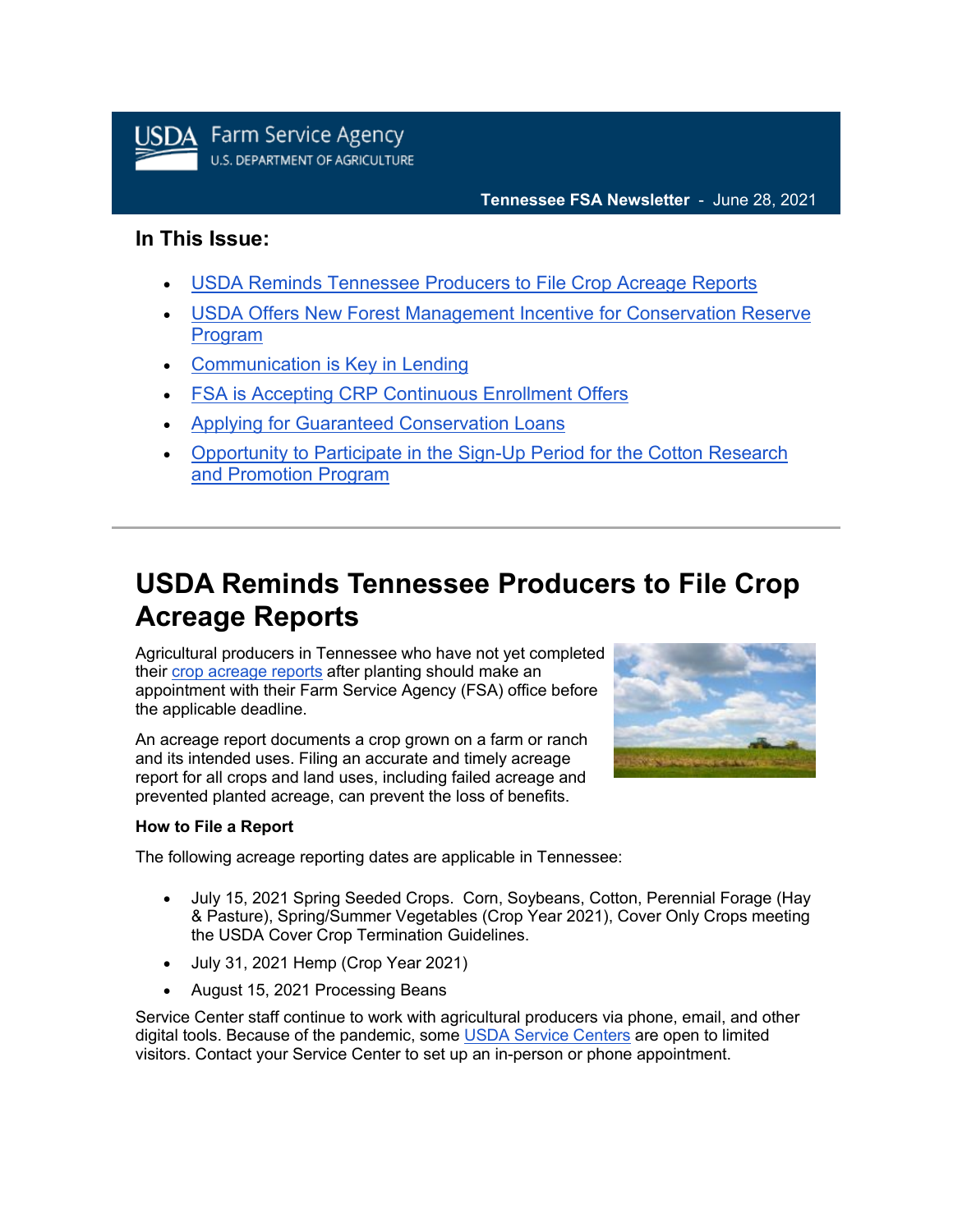To file a crop acreage report, you will need to provide:

- Crop and crop type or variety.
- Intended use of the crop.
- Number of acres of the crop.
- Map with approximate boundaries for the crop.
- Planting date(s).
- Planting pattern, when applicable.
- Producer shares.
- Irrigation practice(s).
- Acreage prevented from planting, when applicable.
- Other information as required.

### **Acreage Reporting Details**

The following exceptions apply to acreage reporting dates:

- If the crop has not been planted by the acreage reporting date, then the acreage must be reported no later than 15 calendar days after planting is completed.
- If a producer acquires additional acreage after the acreage reporting date, then the acreage must be reported no later than 30 calendar days after purchase or acquiring the lease. Appropriate documentation must be provided to the county office.

Producers should also report crop acreage they intended to plant, but due to natural disaster, were unable to plant. Prevented planting acreage must be reported on form CCC-576, Notice of Loss, no later than 15 calendar days after the final planting date as established by FSA and USDA's Risk Management Agency.

Noninsured Crop Disaster Assistance Program (NAP) policy holders should note that the acreage reporting date for NAP-covered crops is the earlier of the dates listed above or 15 calendar days before grazing or harvesting of the crop begins.

### **More Information**

For questions, please contact your local FSA office. To locate your local FSA office visit [farmers.gov/service-center-locator.](https://www.farmers.gov/service-center-locator?utm_medium=email&utm_source=govdelivery)

# **USDA Offers New Forest Management Incentive for Conservation Reserve Program**

The U.S. Department of Agriculture (USDA) is making available \$12 million for use in making payments to forest landowners with land enrolled in the Conservation Reserve Program (CRP) in exchange for their implementing healthy forest management practices. Existing CRP participants can now sign up for the Forest Management Incentive (FMI), which provides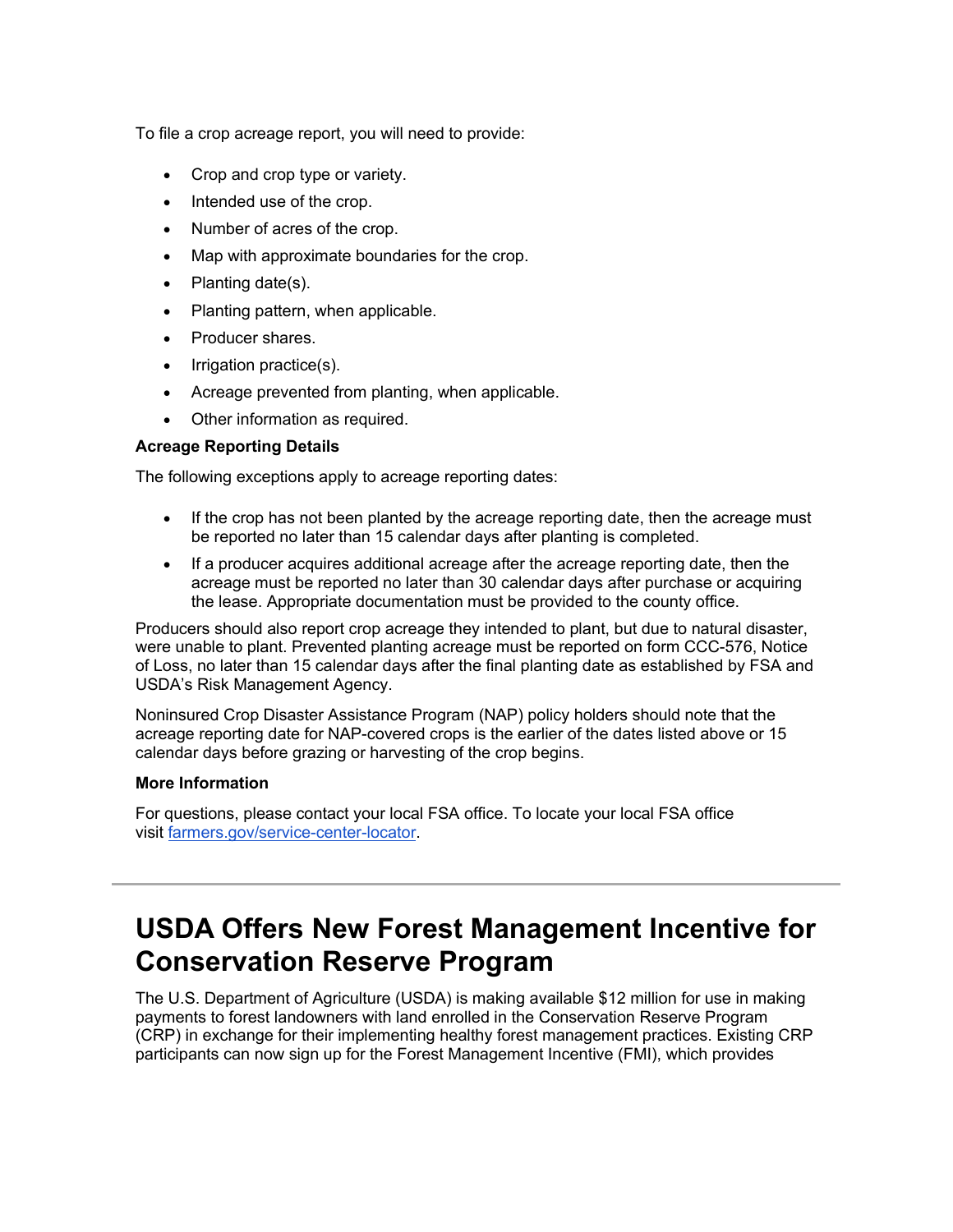financial incentives to landowners with land in CRP to encourage proper tree thinning and other practices.

Right now, less than 10% of land currently enrolled in CRP is dedicated to forestland. But, these nearly 2 million acres of CRP forestland, if properly managed, can have enormous benefits for natural resources by reducing soil erosion, protecting water quality, increasing water quantity, and diversifying local farm operations and rural economies.

Only landowners and agricultural producers with active CRP contracts involving forest cover can enroll. However, this does not include active CRP contracts that expire within two years. Existing CRP participants interested in tree thinning and prescribed burning must comply with the standards and specifications established in their CRP contract.

CRP participants will receive the incentive payment once tree thinning and/or other authorized forest management practices are completed.

The incentive payment is the lower of:

- The actual cost of completing the practice; or
- 75% of the payment rate offered by USDA's Natural Resources Conservation Service (NRCS) if

the practice is offered through NRCS conservation programs.

CRP signup is currently open. FSA will announce deadline later this year. Interested producers should contact their [local FSA county office](https://www.farmers.gov/service-center-locator?utm_medium=email&utm_source=govdelivery). 

### **Communication is Key in Lending**



Farm Service Agency (FSA) is committed to providing our farm loan borrowers the tools necessary to be successful. FSA staff will provide guidance and counsel from the loan application process through the borrower's graduation to commercial credit. While it is FSA's commitment to advise borrowers as they identify goals and evaluate progress, it is crucial for borrowers to communicate with their farm loan staff when changes occur. It is

the borrower's responsibility to alert FSA to any of the following:

- Any proposed or significant changes in the farming operation
- Any significant changes to family income or expenses
- The development of problem situations
- Any losses or proposed significant changes in security

If a farm loan borrower can't make payments to suppliers, other creditors, or FSA on time, contact your farm loan staff immediately to discuss loan servicing options.

For more information on FSA farm loan programs, contact your local County USDA Service Center or visit [fsa.usda.gov.](https://gcc02.safelinks.protection.outlook.com/?data=04%7C01%7C%7Cb50ef31b838845298e4608d91ec5d8ee%7Ced5b36e701ee4ebc867ee03cfa0d4697%7C0%7C0%7C637574657356936069%7CUnknown%7CTWFpbGZsb3d8eyJWIjoiMC4wLjAwMDAiLCJQIjoiV2luMzIiLCJBTiI6Ik1haWwiLCJXVCI6Mn0%3D%7C1000&reserved=0&sdata=KXTPW%2FfDhmGf8BkBTHFTK9ylKd4LWjbT5868oZQ8DNw%3D&url=http%3A%2F%2Fwww.fsa.usda.gov%2F%3Futm_medium%3Demail%26utm_source%3Dgovdelivery&utm_medium=email&utm_source=govdelivery)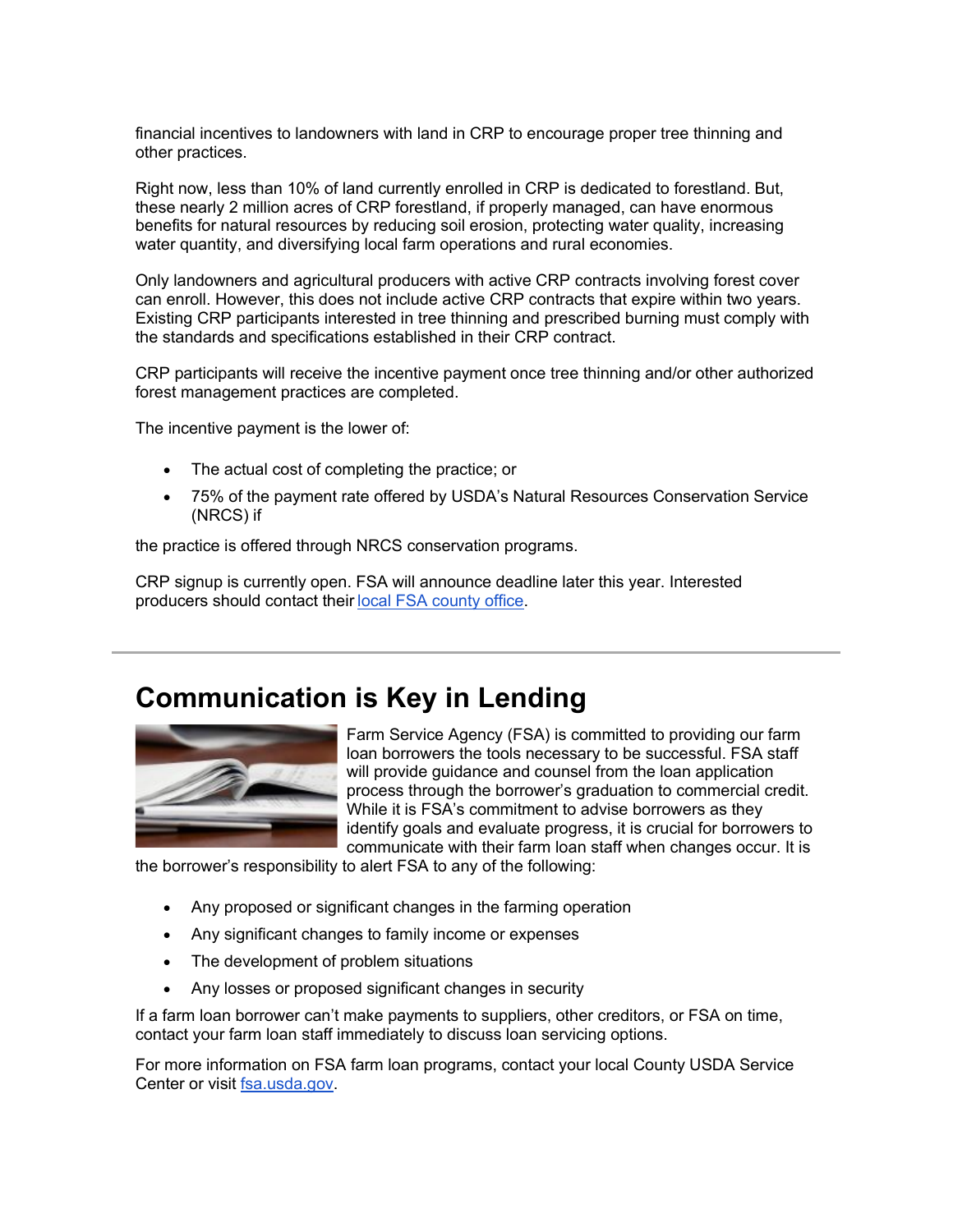# **FSA is Accepting CRP Continuous Enrollment Offers**

The Farm Service Agency (FSA) is accepting offers for specific conservation practices under the [Conservation Reserve Program \(CRP\) Continuous Signup.](https://www.fsa.usda.gov/Assets/USDA-FSA-Public/usdafiles/FactSheets/2019/crp_continuous_enrollment_period-fact_sheet.pdf?utm_medium=email&utm_source=govdelivery)

In exchange for a yearly rental payment, farmers enrolled in the program agree to remove environmentally sensitive land from agricultural production and to plant species that will improve environmental health and quality. The program's long-term goal is to re-establish valuable land cover to improve water quality, prevent soil erosion, and reduce loss of wildlife habitat. Contracts for land enrolled in CRP are 10-15 years in length.

Under continuous CRP signup, environmentally sensitive land devoted to certain conservation practices can be enrolled in CRP at any time. Offers for continuous enrollment are not subject to competitive bidding during specific periods. Instead they are automatically accepted provided the land and producer meet certain eligibility requirements and the enrollment levels do not exceed the statutory cap.

For more information, including a list of acceptable practices, contact your local FSA county [office](https://www.farmers.gov/service-center-locator?utm_medium=email&utm_source=govdelivery). 

## **Applying for Guaranteed Conservation Loans**

Farm Service Agency (FSA) Guaranteed Conservation Loans are available for applicants who want to install a conservation practice.

These funds may be used for any conservation activities included in a conservation plan or Forest Stewardship Management plan. A copy of the conservation plan is required to complete the application. These loans are not limited to just family farmers. In some cases, applicants can operate non-eligible enterprises. Loan funds are issued by a participating commercial lender and guaranteed up to 80 percent by FSA or up to 90 percent for beginning and historically underserved producers.

### **Opportunity to Participate in the Sign-Up Period for the Cotton Research and Promotion Program**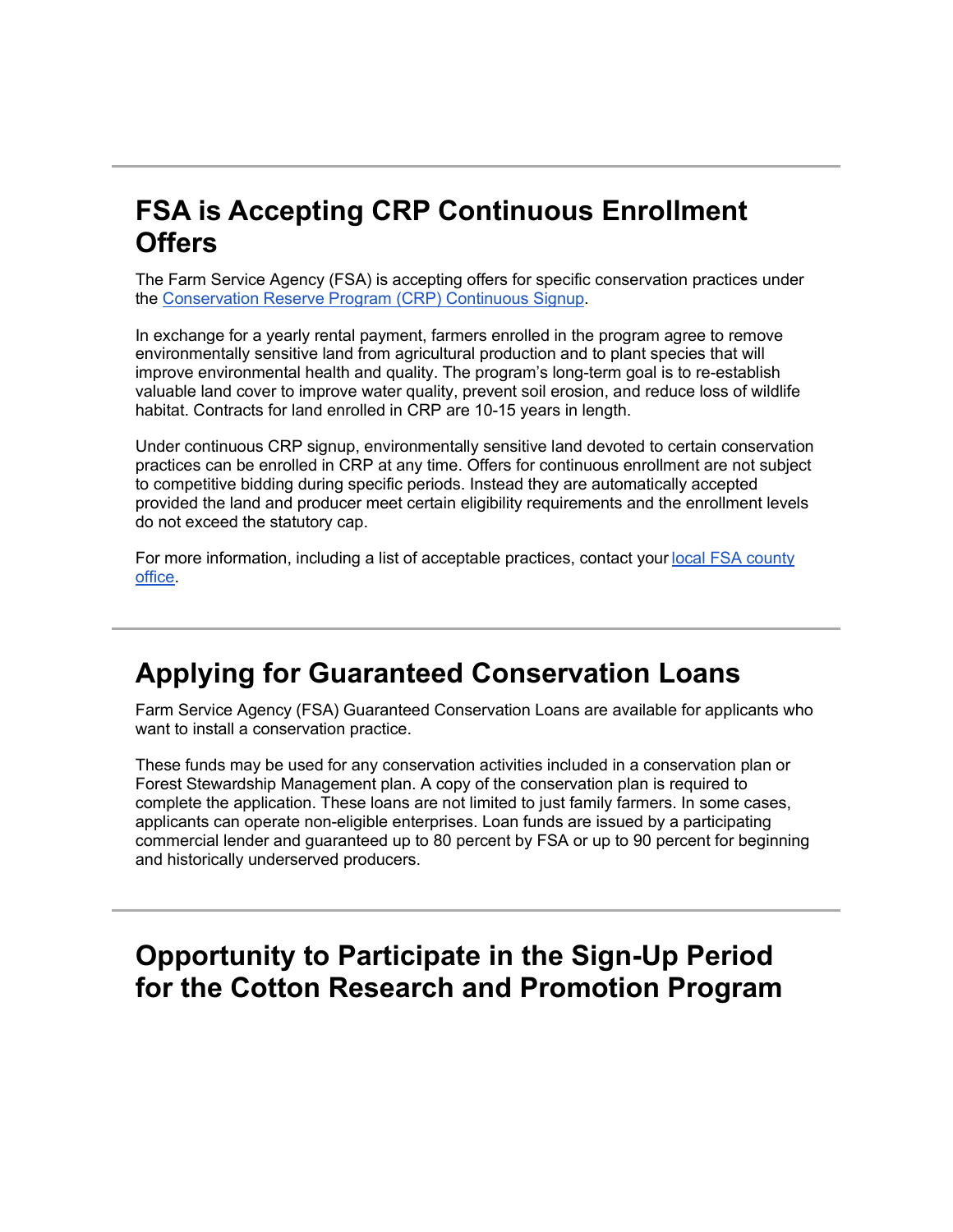

The U.S. Department of Agriculture (USDA) plans to conduct a sign-up June 21 through July 2, 2021, to provide eligible cotton producers and importers of cotton and cotton-containing products an opportunity to request a referendum on whether to continue the Cotton Research and Promotion Program.

During this period, eligible cotton producers can sign up to request a continuance referendum in person at their local Farm

Service Agency (FSA) county office. Producers also may request a sign-up form in the mail from their FSA county office or through the Agricultural Marketing Service (AMS) [Cotton Board](https://www.ams.usda.gov/rules-regulations/research-promotion/cotton?utm_medium=email&utm_source=govdelivery)  [webpage.](https://www.ams.usda.gov/rules-regulations/research-promotion/cotton?utm_medium=email&utm_source=govdelivery) Producers can return their forms via their FSA office or by mailing them to USDA, AMS, Cotton and Tobacco Program, Attention: Cotton Sign-Up, P.O. Box 23181, Washington, DC 20077-8249.

Eligible importers can sign up to request a continuance referendum through the AMS [Cotton](https://www.ams.usda.gov/rules-regulations/research-promotion/cotton?utm_medium=email&utm_source=govdelivery)  [Board webpage](https://www.ams.usda.gov/rules-regulations/research-promotion/cotton?utm_medium=email&utm_source=govdelivery) or they can request a sign-up form by contacting [CottonRP@usda.gov](mailto:CottonRP@usda.gov) or (540) 361-2726. Importer forms can be returned to USDA, AMS, Cotton and Tobacco Program, Attention: Cotton Sign-Up, P.O. Box 23181, Washington, DC 20077-8249.

A referendum would be conducted if it is supported by 10% or more of the number of eligible cotton producers and importers voting in the most recent referendum, which was in 1991. At least 4,662 sign-up requests would be required to initiate a referendum. No action is necessary if a referendum is not desired.

#### **Background**

Every five years, USDA is required to review the Cotton Research and Promotion Program to determine whether to conduct a referendum on continuing the assessments under the program. On Dec. 18, 2020, USDA [issued a decision](https://www.federalregister.gov/documents/2020/12/18/2020-27877/cotton-research-and-promotion-program-determination-of-whether-to-conduct-a-referendum-regarding?utm_medium=email&utm_source=govdelivery) that a referendum was unnecessary. The 1966 Cotton Research and Promotion Act provides an opportunity for producers and importers to request a referendum through a sign-up period.

A [direct final rule](https://www.federalregister.gov/documents/2021/04/19/2021-07989/cotton-research-and-promotion-program-procedures-for-conduct-of-sign-up-period?utm_medium=email&utm_source=govdelivery) with the amended dates, name changes, addresses, and other administrative changes was posted in the Federal Register on April 19, 2021. A [Notice to the](https://www.ams.usda.gov/content/usda-proposes-sign-period-cotton-research-and-promotion-program?utm_medium=email&utm_source=govdelivery)  [Trade](https://www.ams.usda.gov/content/usda-proposes-sign-period-cotton-research-and-promotion-program?utm_medium=email&utm_source=govdelivery) also was published on the AMS on May 14, 2021.

Since 1966, Congress has authorized industry-funded research and promotion boards to provide a framework for agricultural industries to pool their resources and combine efforts to develop new markets, strengthen existing markets and conduct important research and promotion activities. AMS provides oversight to 22 boards. The oversight ensures fiscal accountability and program integrity and is paid for by industry assessments.

### **Tennessee Farm Service Agency**

579 U.S. Courthouse 801 Broadway Nashville, TN 37203

Phone: (615) 277-2600 Fax: (855) 494-7764